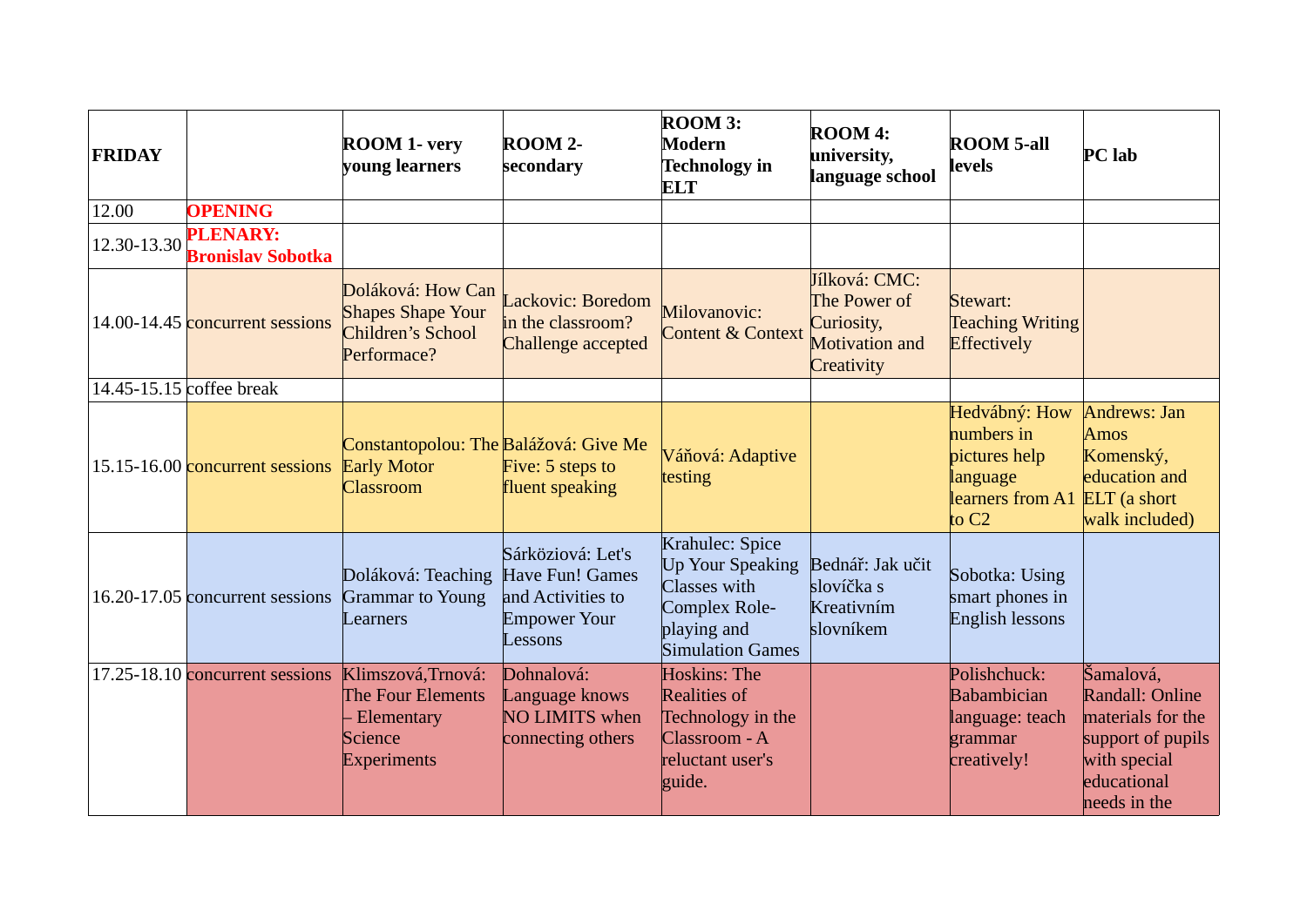|       |    |  |  | $-$ 1611911<br>assroom |
|-------|----|--|--|------------------------|
| 19.00 | вι |  |  |                        |

| <b>SATURDAY</b> |                                             | <b>ROOM 1- very</b><br>young learners | ROOM 2-<br>secondary                                                     | ROOM 3:<br><b>Modern</b><br><b>Technology</b> in<br><b>ELT</b>                                                               | <b>ROOM 4:</b><br>university,<br>language school                                     | <b>ROOM 5-all</b><br>levels                                                                                         | <b>OUTSIDE</b>                                                                       |
|-----------------|---------------------------------------------|---------------------------------------|--------------------------------------------------------------------------|------------------------------------------------------------------------------------------------------------------------------|--------------------------------------------------------------------------------------|---------------------------------------------------------------------------------------------------------------------|--------------------------------------------------------------------------------------|
| $9.00 - 10.00$  | <b>PLENARY: Jaime</b><br><b>Lilley (BC)</b> |                                       |                                                                          |                                                                                                                              |                                                                                      |                                                                                                                     |                                                                                      |
| 10.00-10.30     | coffee break                                |                                       |                                                                          |                                                                                                                              |                                                                                      |                                                                                                                     |                                                                                      |
| 10.30-11.15     | concurrent sessions                         | Clarke: Playful<br>Grammar            | Rouš Dvořáková:<br>adVENTURE<br><b>READING</b>                           | Krahulec: Spice<br><b>Up Your Speaking</b><br>Classes with<br><b>Complex Role-</b><br>playing and<br><b>Simulation Games</b> |                                                                                      | Havlasová:<br>Integrace těžce<br>sluchově<br>postiženého<br>žáka do výuky<br>anglického<br>jazyka na běžné<br>škole | Andrews: Jan<br>Amos<br>Komenský,<br>education and<br>ELT (a short<br>walk included) |
| 11.30-12.15     | concurrent sessions                         | <b>Exploring Life</b><br>skills       | Rouš Dvořáková: Balážová: Give Me<br>Five: 5 steps to<br>fluent speaking | <b>Broňa: Using</b><br>smart phones in<br><b>English lessons</b>                                                             | Hedvábný: How<br>numbers in<br>pictures help<br>language learners<br>from A1 to $C2$ | <b>Prescott: Those</b><br>Are $My$<br>Principles                                                                    |                                                                                      |
| 12.15-13.30     | <b>LUNCH</b> (divided in<br>two groups)     |                                       |                                                                          |                                                                                                                              |                                                                                      |                                                                                                                     |                                                                                      |
| 12.20-13.05     | concurrent sessions/<br>lunch               |                                       |                                                                          |                                                                                                                              | Dyer:<br>Improvisation to<br>encourage<br>speaking and<br>writing                    | Bednář: Jak učit<br>slovíčka s<br>Kreativním<br>slovníkem                                                           |                                                                                      |